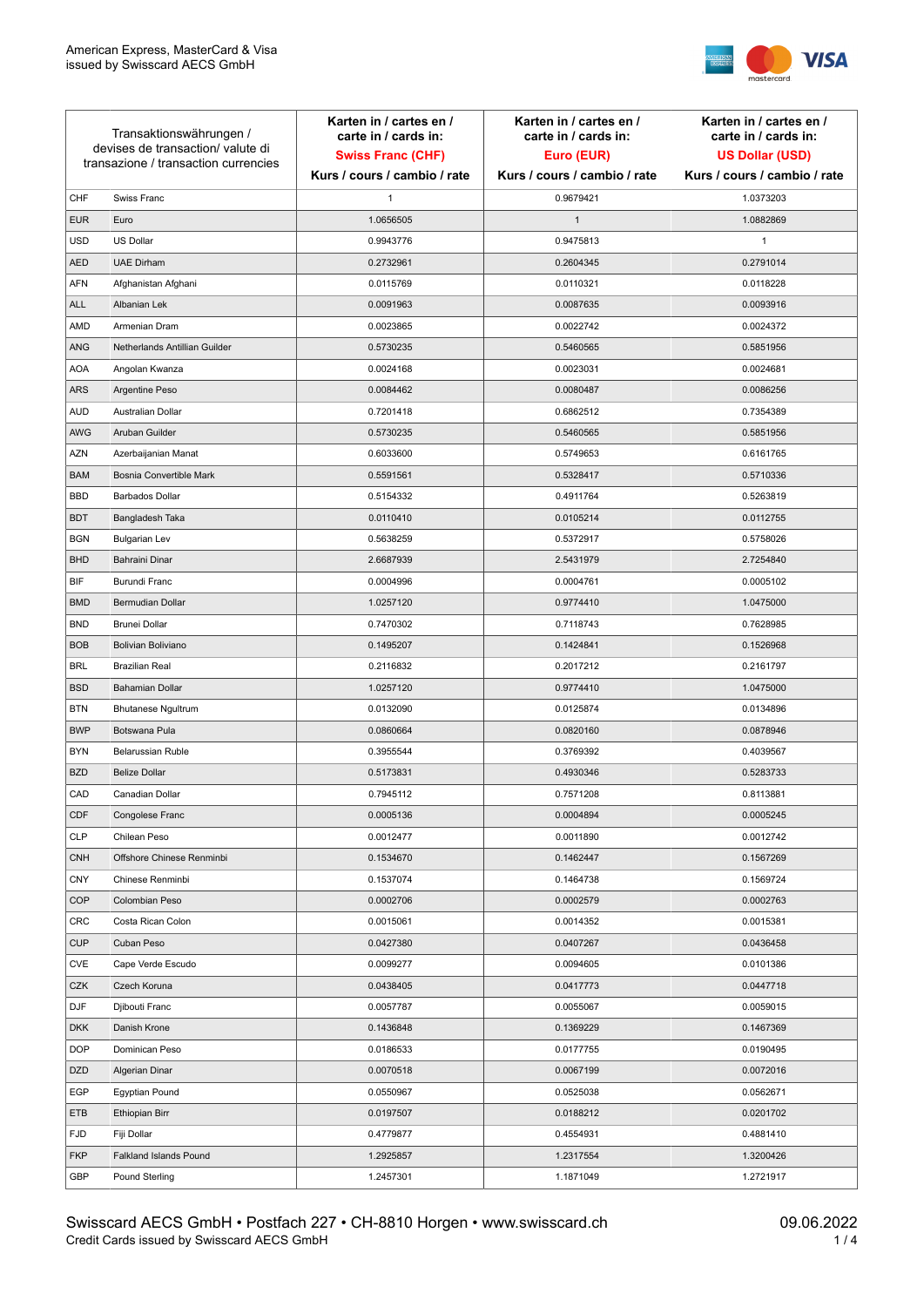

| Transaktionswährungen /<br>devises de transaction/valute di |                                      | Karten in / cartes en /<br>carte in / cards in: | Karten in / cartes en /<br>carte in / cards in: | Karten in / cartes en /<br>carte in / cards in: |
|-------------------------------------------------------------|--------------------------------------|-------------------------------------------------|-------------------------------------------------|-------------------------------------------------|
|                                                             |                                      | <b>Swiss Franc (CHF)</b>                        | Euro (EUR)                                      | <b>US Dollar (USD)</b>                          |
|                                                             | transazione / transaction currencies | Kurs / cours / cambio / rate                    | Kurs / cours / cambio / rate                    | Kurs / cours / cambio / rate                    |
| <b>GEL</b>                                                  | Georgia Lari                         | 0.3530850                                       | 0.3364685                                       | 0.3605852                                       |
| <b>GHS</b>                                                  | Ghana Cedi                           | 0.1435144                                       | 0.1367605                                       | 0.1465629                                       |
| GIP                                                         | Gibraltar Pound                      | 1.2925857                                       | 1.2317554                                       | 1.3200426                                       |
| <b>GMD</b>                                                  | Gambia Dalasi                        | 0.0209671                                       | 0.0199804                                       | 0.0214125                                       |
| <b>GNF</b>                                                  | Guinea Franc                         | 0.0001190                                       | 0.0001134                                       | 0.0001215                                       |
| <b>GTQ</b>                                                  | Guatemala Quetzal                    | 0.1329504                                       | 0.1266936                                       | 0.1357745                                       |
| GYD                                                         | Guyana Dollar                        | 0.0049105                                       | 0.0046794                                       | 0.0050148                                       |
| HKD                                                         | Hong Kong Dollar                     | 0.1267507                                       | 0.1207857                                       | 0.1294431                                       |
| <b>HNL</b>                                                  | Honduras Lempira                     | 0.0420791                                       | 0.0400988                                       | 0.0429729                                       |
| <b>HRK</b>                                                  | Croatian Kuna                        | 0.1466421                                       | 0.1397410                                       | 0.1497570                                       |
| <b>HTG</b>                                                  | Haiti Gourde                         | 0.0088733                                       | 0.0084557                                       | 0.0090618                                       |
| <b>HUF</b>                                                  | Forint                               | 0.0027699                                       | 0.0026395                                       | 0.0028287                                       |
| <b>IDR</b>                                                  | Indonesia Rupiah                     | 0.0000710                                       | 0.0000677                                       | 0.0000725                                       |
| <b>ILS</b>                                                  | New Israeli Sheqel                   | 0.3025166                                       | 0.2882799                                       | 0.3089426                                       |
| <b>INR</b>                                                  | Indian Rupee                         | 0.0132227                                       | 0.0126004                                       | 0.0135036                                       |
| IQD                                                         | Iraqi Dinar                          | 0.0007025                                       | 0.0006694                                       | 0.0007174                                       |
| <b>ISK</b>                                                  | <b>Iceland Krona</b>                 | 0.0078731                                       | 0.0075026                                       | 0.0080403                                       |
| <b>JMD</b>                                                  | Jamaican Dollar                      | 0.0066801                                       | 0.0063657                                       | 0.0068220                                       |
| <b>JOD</b>                                                  | Jordanian Dinar                      | 1.4485856                                       | 1.3804138                                       | 1.4793562                                       |
| JPY                                                         | Yen                                  | 0.0075056                                       | 0.0071524                                       | 0.0076650                                       |
| <b>KES</b>                                                  | Kenyan Shilling                      | 0.0087720                                       | 0.0083592                                       | 0.0089583                                       |
| <b>KGS</b>                                                  | Kyrgyzstan Som                       | 0.0129005                                       | 0.0122934                                       | 0.0131745                                       |
| <b>KHR</b>                                                  | Cambodia Riel                        | 0.0002530                                       | 0.0002411                                       | 0.0002584                                       |
| <b>KMF</b>                                                  | Comoro Franc                         | 0.0022373                                       | 0.0021320                                       | 0.0022848                                       |
| <b>KRW</b>                                                  | Korean Republic Won                  | 0.0008183                                       | 0.0007798                                       | 0.0008357                                       |
| <b>KWD</b>                                                  | Kuwaiti Dinar                        | 3.2805360                                       | 3.1261509                                       | 3.3502206                                       |
| <b>KYD</b>                                                  | Cayman Islands Dollar                | 1.2308549                                       | 1.1729297                                       | 1.2570005                                       |
| KZT                                                         | Kazakhstan Tenge                     | 0.0023655                                       | 0.0022542                                       | 0.0024157                                       |
| LAK                                                         | Lao Republic Kip                     | 0.0000716                                       | 0.0000682                                       | 0.0000731                                       |
| LBP                                                         | Lebanese Pound                       | 0.0000420                                       | 0.0000400                                       | 0.0000429                                       |
| <b>LKR</b>                                                  | Sri Lanka Rupee                      | 0.0028660                                       | 0.0027311                                       | 0.0029269                                       |
| <b>LRD</b>                                                  | Liberian Dollar                      | 0.0067582                                       | 0.0064402                                       | 0.0069018                                       |
| <b>LSL</b>                                                  | Lesotho Lothi                        | 0.0671559                                       | 0.0639955                                       | 0.0685824                                       |
| LYD                                                         | Libyan Dinar                         | 0.2150212                                       | 0.2049021                                       | 0.2195886                                       |
| <b>MAD</b>                                                  | Moroccan Dirham                      | 0.1022778                                       | 0.0974645                                       | 0.1044504                                       |
| MDL                                                         | Moldovan Leu                         | 0.0540659                                       | 0.0515215                                       | 0.0552144                                       |
| <b>MGA</b>                                                  | Malagasy Ariary                      | 0.0002535                                       | 0.0002416                                       | 0.0002589                                       |
| MKD                                                         | Macedonia Denar                      | 0.0178542                                       | 0.0170140                                       | 0.0182335                                       |
| <b>MMK</b>                                                  | Myanmar Kyat                         | 0.0005544                                       | 0.0005283                                       | 0.0005662                                       |
| <b>MNT</b>                                                  | Mongolia Tugrik                      | 0.0003282                                       | 0.0003128                                       | 0.0003352                                       |
| <b>MOP</b>                                                  | Macao Pataca                         | 0.1269131                                       | 0.1209404                                       | 0.1296090                                       |
| <b>MRU</b>                                                  | Mauritanian Ouguiya                  | 0.0283408                                       | 0.0270071                                       | 0.0289428                                       |
| <b>MUR</b>                                                  | <b>Mauritius Rupee</b>               | 0.0234598                                       | 0.0223558                                       | 0.0239581                                       |
| <b>MVR</b>                                                  | Maldives Rufiyaa                     | 0.0664592                                       | 0.0633316                                       | 0.0678709                                       |
| <b>MWK</b>                                                  | Malawi Kwacha                        | 0.0010130                                       | 0.0009653                                       | 0.0010345                                       |
| <b>MXN</b>                                                  | Mexican Peso                         | 0.0524221                                       | 0.0499551                                       | 0.0535356                                       |
| <b>MYR</b>                                                  | Malaysian Ringgit                    | 0.2337472                                       | 0.2227468                                       | 0.2387124                                       |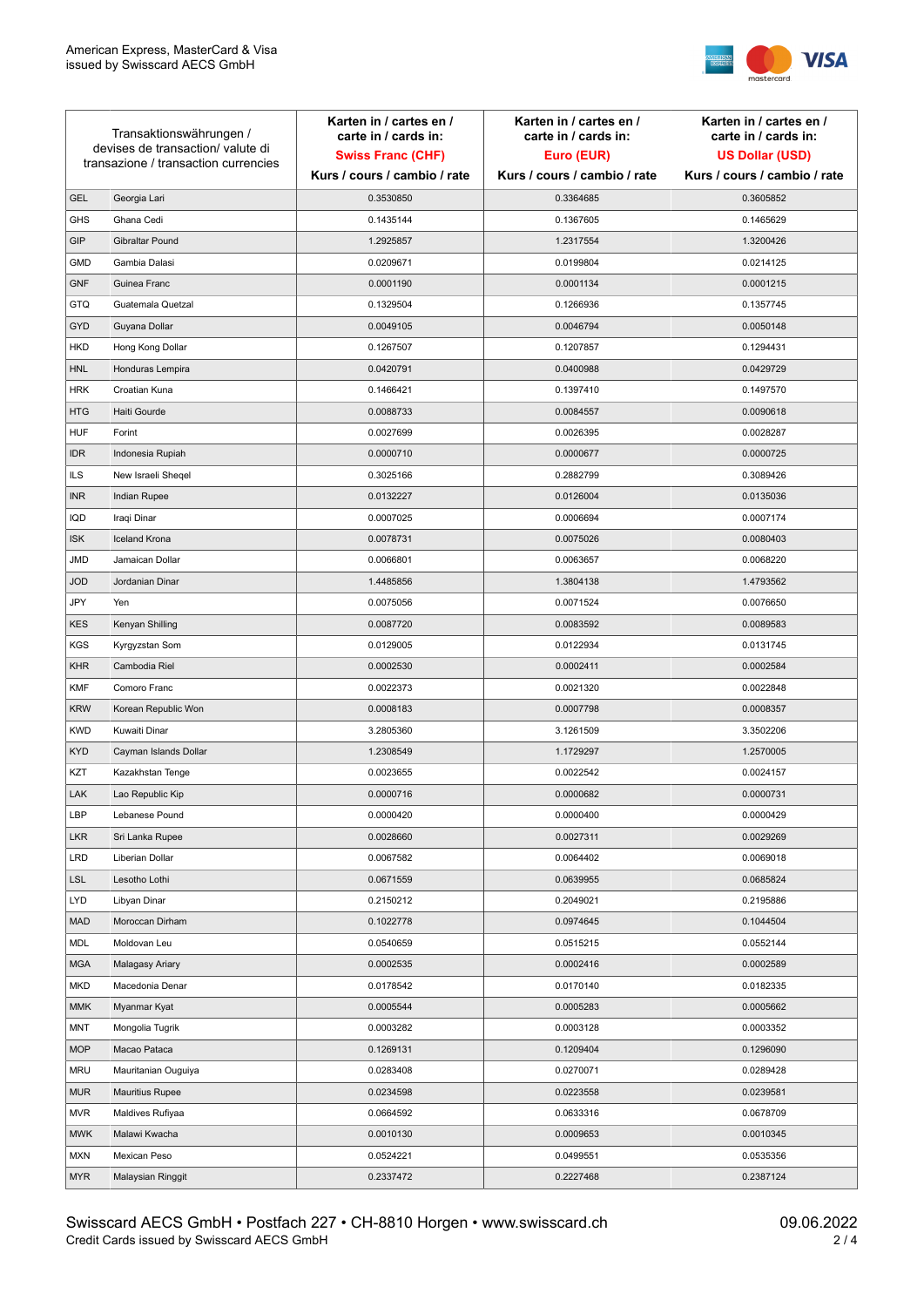

| Transaktionswährungen /<br>devises de transaction/valute di<br>transazione / transaction currencies |                             | Karten in / cartes en /<br>carte in / cards in:<br><b>Swiss Franc (CHF)</b><br>Kurs / cours / cambio / rate | Karten in / cartes en /<br>carte in / cards in:<br>Euro (EUR)<br>Kurs / cours / cambio / rate | Karten in / cartes en /<br>carte in / cards in:<br><b>US Dollar (USD)</b><br>Kurs / cours / cambio / rate |
|-----------------------------------------------------------------------------------------------------|-----------------------------|-------------------------------------------------------------------------------------------------------------|-----------------------------------------------------------------------------------------------|-----------------------------------------------------------------------------------------------------------|
|                                                                                                     |                             |                                                                                                             |                                                                                               |                                                                                                           |
| <b>MZN</b>                                                                                          | Mozambique Metical          | 0.0160995                                                                                                   | 0.0153418                                                                                     | 0.0164415                                                                                                 |
| <b>NAD</b>                                                                                          | Namibia Dollar              | 0.0671602                                                                                                   | 0.0639996                                                                                     | 0.0685868                                                                                                 |
| <b>NGN</b>                                                                                          | Nigeria Naira               | 0.0024470                                                                                                   | 0.0023318                                                                                     | 0.0024990                                                                                                 |
| <b>NIO</b>                                                                                          | Nicaragua Cordoba Oro       | 0.0287775                                                                                                   | 0.0274232                                                                                     | 0.0293888                                                                                                 |
| <b>NOK</b>                                                                                          | Norwegian Krone             | 0.1055570                                                                                                   | 0.1005894                                                                                     | 0.1077992                                                                                                 |
| <b>NPR</b>                                                                                          | Nepalese Rupee              | 0.0082642                                                                                                   | 0.0078753                                                                                     | 0.0084397                                                                                                 |
| <b>NZD</b>                                                                                          | New Zealand Dollar          | 0.6464587                                                                                                   | 0.6160357                                                                                     | 0.6601907                                                                                                 |
| <b>OMR</b>                                                                                          | Oman Rial                   | 2.6088584                                                                                                   | 2.4860831                                                                                     | 2.6642753                                                                                                 |
| PAB                                                                                                 | Panamanian Balboa           | 1.0257120                                                                                                   | 0.9774410                                                                                     | 1.0475000                                                                                                 |
| <b>PEN</b>                                                                                          | Peru Sol                    | 0.2751278                                                                                                   | 0.2621800                                                                                     | 0.2809720                                                                                                 |
| <b>PGK</b>                                                                                          | Papua New Guinea Kina       | 0.2913022                                                                                                   | 0.2775932                                                                                     | 0.2974900                                                                                                 |
| PHP                                                                                                 | Philippine Peso             | 0.0194291                                                                                                   | 0.0185147                                                                                     | 0.0198418                                                                                                 |
| <b>PKR</b>                                                                                          | Pakistan Rupee              | 0.0051309                                                                                                   | 0.0048894                                                                                     | 0.0052399                                                                                                 |
| <b>PLN</b>                                                                                          | Zloty                       | 0.2360223                                                                                                   | 0.2249149                                                                                     | 0.2410358                                                                                                 |
| <b>PYG</b>                                                                                          | Paraguay Guarani            | 0.0001504                                                                                                   | 0.0001433                                                                                     | 0.0001536                                                                                                 |
| QAR                                                                                                 | Qatari Rial                 | 0.2757363                                                                                                   | 0.2627599                                                                                     | 0.2815934                                                                                                 |
| <b>RON</b>                                                                                          | Leu                         | 0.2231774                                                                                                   | 0.2126745                                                                                     | 0.2279181                                                                                                 |
| <b>RSD</b>                                                                                          | Serbian Dinar               | 0.0093968                                                                                                   | 0.0089546                                                                                     | 0.0095964                                                                                                 |
| <b>RUB</b>                                                                                          | Russian Ruble               | 0.0170355                                                                                                   | 0.0162338                                                                                     | 0.0173974                                                                                                 |
| <b>RWF</b>                                                                                          | Rwanda Franc                | 0.0010060                                                                                                   | 0.0009587                                                                                     | 0.0010274                                                                                                 |
| SAR                                                                                                 | Saudi Riyal                 | 0.2676052                                                                                                   | 0.2550114                                                                                     | 0.2732896                                                                                                 |
| SBD                                                                                                 | Solomon Islands Dollar      | 0.1313937                                                                                                   | 0.1252102                                                                                     | 0.1341847                                                                                                 |
| <b>SCR</b>                                                                                          | Seychelles Rupee            | 0.0739999                                                                                                   | 0.0705174                                                                                     | 0.0755718                                                                                                 |
| <b>SDG</b>                                                                                          | Sudanese Pound              | 0.0023029                                                                                                   | 0.0021945                                                                                     | 0.0023518                                                                                                 |
| <b>SEK</b>                                                                                          | Swedish Krona               | 0.1018771                                                                                                   | 0.0970827                                                                                     | 0.1040412                                                                                                 |
| SGD                                                                                                 | Singapore Dollar            | 0.7242092                                                                                                   | 0.6901272                                                                                     | 0.7395927                                                                                                 |
| <b>SHP</b>                                                                                          | St Helena Pound             | 1.2925857                                                                                                   | 1.2317554                                                                                     | 1.3200426                                                                                                 |
| <b>SLL</b>                                                                                          | Sierra Leone Leone          | 0.0000787                                                                                                   | 0.0000750                                                                                     | 0.0000804                                                                                                 |
| SOS                                                                                                 | Somali shilling             | 0.0017757                                                                                                   | 0.0016921                                                                                     | 0.0018134                                                                                                 |
| SRD                                                                                                 | Suriname Dollar             | 0.0472311                                                                                                   | 0.0450084                                                                                     | 0.0482344                                                                                                 |
| SSD                                                                                                 | South Sudanese Pound        | 0.0021440                                                                                                   | 0.0020431                                                                                     | 0.0021895                                                                                                 |
| <b>STN</b>                                                                                          | Sao Tome and Principe Dobra | 0.0445685                                                                                                   | 0.0424711                                                                                     | 0.0455152                                                                                                 |
| <b>SVC</b>                                                                                          | El Salvador Colon           | 0.1172242                                                                                                   | 0.1117075                                                                                     | 0.1197143                                                                                                 |
| SZL                                                                                                 | Swaziland Lilangeni         | 0.0671849                                                                                                   | 0.0640231                                                                                     | 0.0686120                                                                                                 |
| THB                                                                                                 | Baht                        | 0.0291918                                                                                                   | 0.0278180                                                                                     | 0.0298119                                                                                                 |
| <b>TJS</b>                                                                                          | Tajikistan Somoni           | 0.0907710                                                                                                   | 0.0864992                                                                                     | 0.0926991                                                                                                 |
| <b>TMT</b>                                                                                          | Turkmenistan Manat          | 0.2939003                                                                                                   | 0.2800691                                                                                     | 0.3001433                                                                                                 |
| <b>TND</b>                                                                                          | <b>Tunisian Dinar</b>       | 0.3413351                                                                                                   | 0.3252715                                                                                     | 0.3485857                                                                                                 |
| <b>TOP</b>                                                                                          | Tonga Pa'anga               | 0.4571598                                                                                                   | 0.4356454                                                                                     | 0.4668707                                                                                                 |
| <b>TRY</b>                                                                                          | Turkish Lira                | 0.0598702                                                                                                   | 0.0570527                                                                                     | 0.0611420                                                                                                 |
| TTD                                                                                                 | Trinidad & Tobago Dollar    | 0.1517550                                                                                                   | 0.1446133                                                                                     | 0.1549786                                                                                                 |
| <b>TWD</b>                                                                                          | New Taiwan Dollar           | 0.0348386                                                                                                   | 0.0331991                                                                                     | 0.0355786                                                                                                 |
| <b>TZS</b>                                                                                          | Tanzanian Shilling          | 0.0004412                                                                                                   | 0.0004204                                                                                     | 0.0004506                                                                                                 |
| <b>UAH</b>                                                                                          | Ukraine Hryvnia             | 0.0350612                                                                                                   | 0.0334112                                                                                     | 0.0358060                                                                                                 |
| <b>UGX</b>                                                                                          | Uganda Shilling             | 0.0002761                                                                                                   | 0.0002631                                                                                     | 0.0002820                                                                                                 |
| <b>UYU</b>                                                                                          | Peso Uruguayo               | 0.0259571                                                                                                   | 0.0247355                                                                                     | 0.0265085                                                                                                 |
| UZS                                                                                                 | Uzbekistan Sum              | 0.0000929                                                                                                   | 0.0000885                                                                                     | 0.0000949                                                                                                 |